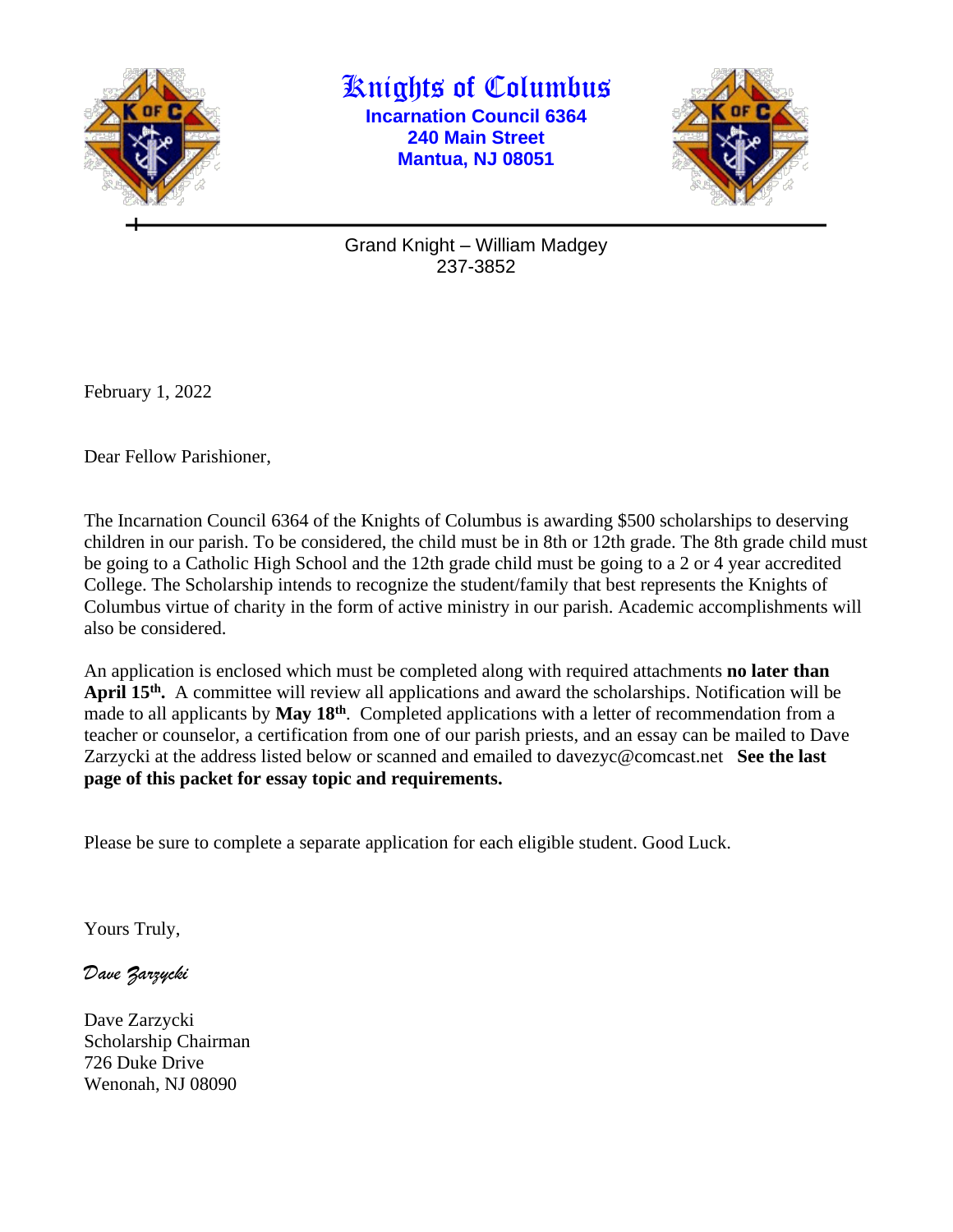## **KNIGHTS OF COLUMBUS COUNCIL 6364 SCHOLARSHIP APPLICATION**

(All information provided will be treated as confidential and will be used solely for the purpose of the scholarship application review process)

## **PERSONAL INFORMATION:**

| <u> 1989 - Johann Harry Harry Harry Harry Harry Harry Harry Harry Harry Harry Harry Harry Harry Harry Harry Harry</u> |                                                                                                   |  |
|-----------------------------------------------------------------------------------------------------------------------|---------------------------------------------------------------------------------------------------|--|
|                                                                                                                       |                                                                                                   |  |
|                                                                                                                       | Date of Birth:                                                                                    |  |
|                                                                                                                       |                                                                                                   |  |
|                                                                                                                       |                                                                                                   |  |
| Student's Signature                                                                                                   | Date                                                                                              |  |
| Parent/Guardian's Signature                                                                                           | the control of the control of the control of the control of the control of the control of<br>Date |  |
|                                                                                                                       |                                                                                                   |  |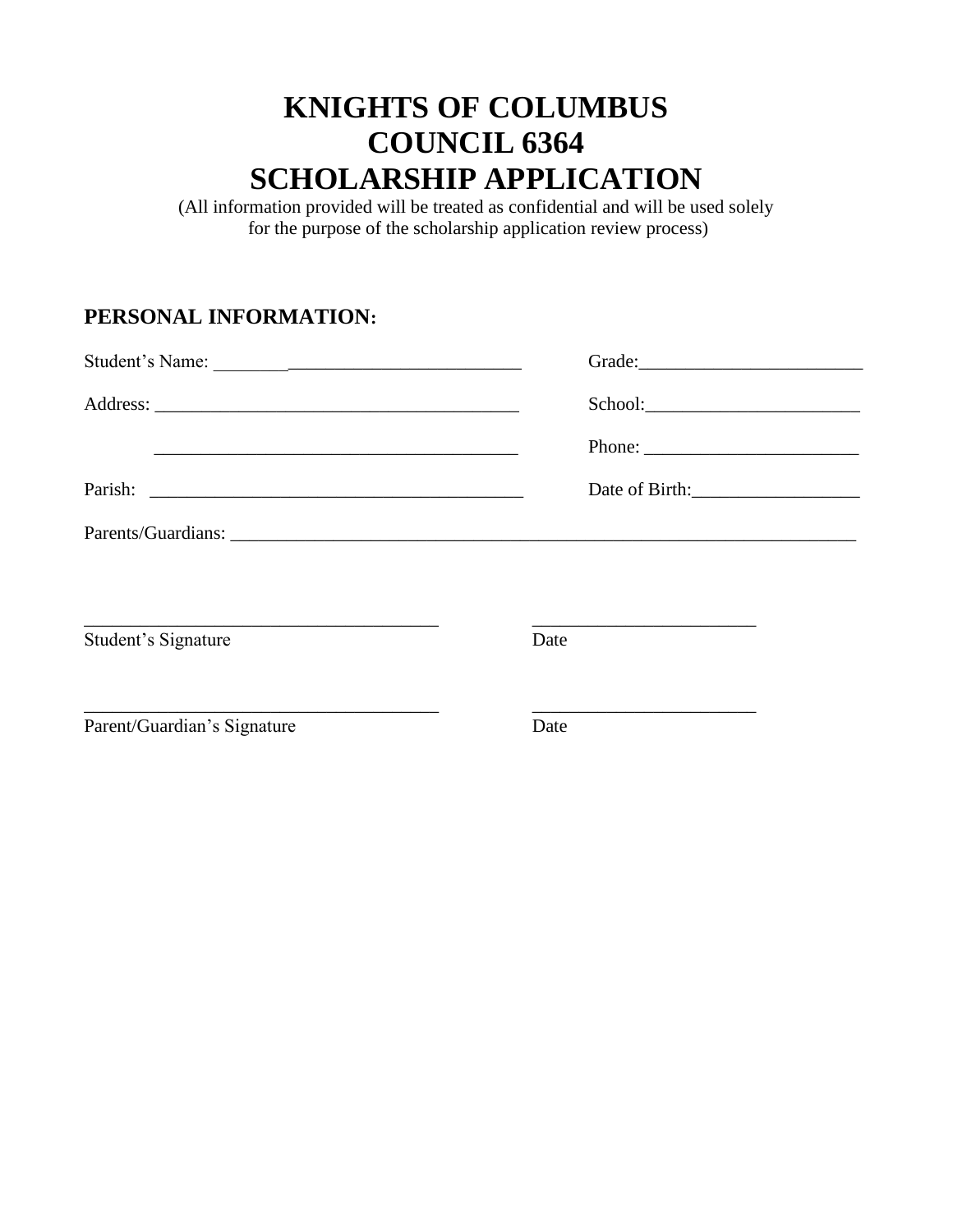## **KNIGHTS OF COLUMBUS COUNCIL 6364 SCHOLARSHIP APPLICATION**

(All information provided will be treated as confidential and will be used solely for the purpose of the scholarship application review process)

| Ages of Brothers and Sisters:                          |  |
|--------------------------------------------------------|--|
|                                                        |  |
|                                                        |  |
| How long have you been a member of Incarnation Parish? |  |
| What school will you be attending next year?           |  |

Are you on the free or reduced lunch program? Yes \_\_\_\_\_\_\_\_\_ No \_\_\_\_\_

**ACADEMIC ACHIEVEMENTS**: Please list below any Academic Awards or other Academic Achievements that you received, including the dates of such awards or achievements (attach additional sheets, if necessary).

\_\_\_\_\_\_\_\_\_\_\_\_\_\_\_\_\_\_\_\_\_\_\_\_\_\_\_\_\_\_\_\_\_\_\_\_\_\_\_\_\_\_\_\_\_\_\_\_\_\_\_\_\_\_\_\_\_\_\_\_\_\_\_\_\_\_\_\_\_\_\_\_\_\_\_\_\_\_\_\_\_\_\_\_

\_\_\_\_\_\_\_\_\_\_\_\_\_\_\_\_\_\_\_\_\_\_\_\_\_\_\_\_\_\_\_\_\_\_\_\_\_\_\_\_\_\_\_\_\_\_\_\_\_\_\_\_\_\_\_\_\_\_\_\_\_\_\_\_\_\_\_\_\_\_\_\_\_\_\_\_\_\_\_\_\_\_\_\_

\_\_\_\_\_\_\_\_\_\_\_\_\_\_\_\_\_\_\_\_\_\_\_\_\_\_\_\_\_\_\_\_\_\_\_\_\_\_\_\_\_\_\_\_\_\_\_\_\_\_\_\_\_\_\_\_\_\_\_\_\_\_\_\_\_\_\_\_\_\_\_\_\_\_\_\_\_\_\_\_\_\_\_\_

\_\_\_\_\_\_\_\_\_\_\_\_\_\_\_\_\_\_\_\_\_\_\_\_\_\_\_\_\_\_\_\_\_\_\_\_\_\_\_\_\_\_\_\_\_\_\_\_\_\_\_\_\_\_\_\_\_\_\_\_\_\_\_\_\_\_\_\_\_\_\_\_\_\_\_\_\_\_\_\_\_\_\_\_

\_\_\_\_\_\_\_\_\_\_\_\_\_\_\_\_\_\_\_\_\_\_\_\_\_\_\_\_\_\_\_\_\_\_\_\_\_\_\_\_\_\_\_\_\_\_\_\_\_\_\_\_\_\_\_\_\_\_\_\_\_\_\_\_\_\_\_\_\_\_\_\_\_\_\_\_\_\_\_\_\_\_\_\_

**SCHOOL ACTIVITIES**: Please list below any School Activities (including any clubs, teams, or organizations) in which you participated, including the dates of participation (attach additional sheets, if necessary).

\_\_\_\_\_\_\_\_\_\_\_\_\_\_\_\_\_\_\_\_\_\_\_\_\_\_\_\_\_\_\_\_\_\_\_\_\_\_\_\_\_\_\_\_\_\_\_\_\_\_\_\_\_\_\_\_\_\_\_\_\_\_\_\_\_\_\_\_\_\_\_\_\_\_\_\_\_\_\_\_\_\_\_\_

\_\_\_\_\_\_\_\_\_\_\_\_\_\_\_\_\_\_\_\_\_\_\_\_\_\_\_\_\_\_\_\_\_\_\_\_\_\_\_\_\_\_\_\_\_\_\_\_\_\_\_\_\_\_\_\_\_\_\_\_\_\_\_\_\_\_\_\_\_\_\_\_\_\_\_\_\_\_\_\_\_\_\_\_

\_\_\_\_\_\_\_\_\_\_\_\_\_\_\_\_\_\_\_\_\_\_\_\_\_\_\_\_\_\_\_\_\_\_\_\_\_\_\_\_\_\_\_\_\_\_\_\_\_\_\_\_\_\_\_\_\_\_\_\_\_\_\_\_\_\_\_\_\_\_\_\_\_\_\_\_\_\_\_\_\_\_\_\_\_\_\_\_\_\_\_\_\_\_\_\_\_

\_\_\_\_\_\_\_\_\_\_\_\_\_\_\_\_\_\_\_\_\_\_\_\_\_\_\_\_\_\_\_\_\_\_\_\_\_\_\_\_\_\_\_\_\_\_\_\_\_\_\_\_\_\_\_\_\_\_\_\_\_\_\_\_\_\_\_\_\_\_\_\_\_\_\_\_\_\_\_\_\_\_\_

\_\_\_\_\_\_\_\_\_\_\_\_\_\_\_\_\_\_\_\_\_\_\_\_\_\_\_\_\_\_\_\_\_\_\_\_\_\_\_\_\_\_\_\_\_\_\_\_\_\_\_\_\_\_\_\_\_\_\_\_\_\_\_\_\_\_\_\_\_\_\_